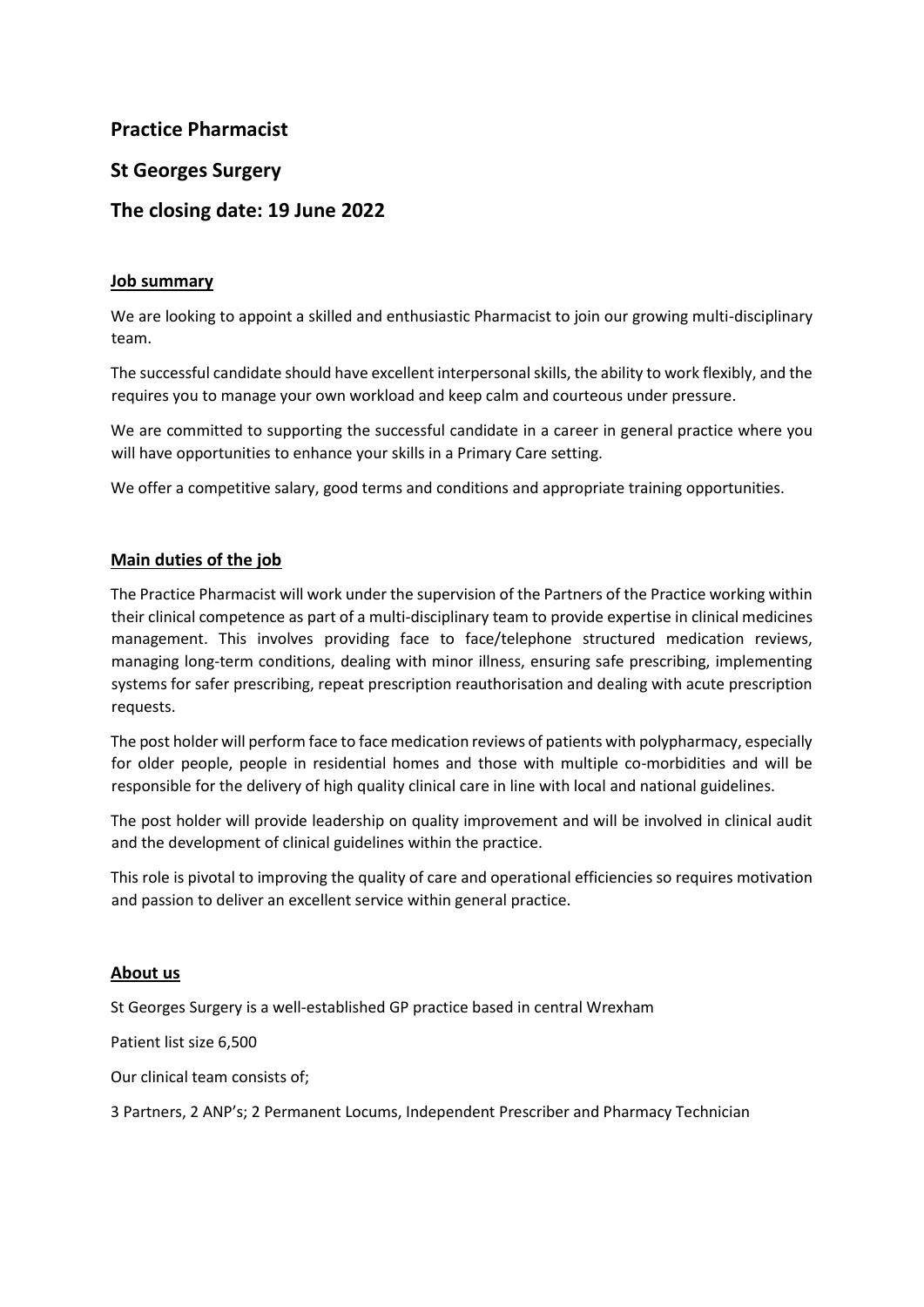## **Practice Pharmacist**

## **Job description**

## **Job responsibilities**

# *Key areas of responsibilities:*

Provide expertise in clinical medicine reviews and address public health and social needs of patients Manage the repeat prescribing and reauthorisation process by reviewing requests for repeat prescriptions and medicines reaching review dates in conjunction with clinicians

Manage patients and health care professionals medicine queries

Reduce inappropriate poly-pharmacy and wasteful prescribing through clinical medication review

To review medicines, compliance of patient medications and to initiate where necessary further investigations for all patients including those who reside is residential / nursing homes

Contribute to reductions in medicine related hospital admissions and re-admissions by supporting patients to get best outcomes from their medicines and identifying and addressing medicine related issues

Increase quality and safety of prescribing through processes such as audit cycles

Support improvements in clinical care through practice based audit and implementing change

Manage practice formularies to improve the quality, safety and cost effectiveness of prescribing

Implement drug withdrawals and alerts, e.g. MHRA aimed at improving safety

Work with primary care professionals and patients to implement NICE and other evidence based guidelines

Run clinics including medicine reviews

Contribute to co-morbidity reviews and multidisciplinary reviews

Provide medicines information and training to Practice healthcare professionals and admin staff

Review pathology results for patients on known medicines

Act as a source of medicines information for the practice team and patients, e.g. around possible alternatives, out of stock items, side effects etc.

Improve prescribing practice through educational support for all prescribers within the practice

Liaise with colleagues in community pharmacy to align support for medicines adherence such as MUR and NMS

*Other responsibilities within the organisation:* 

Attendance at clinical meetings

Undertake all normal duties and responsibilities associated with a pharmacist working within primary care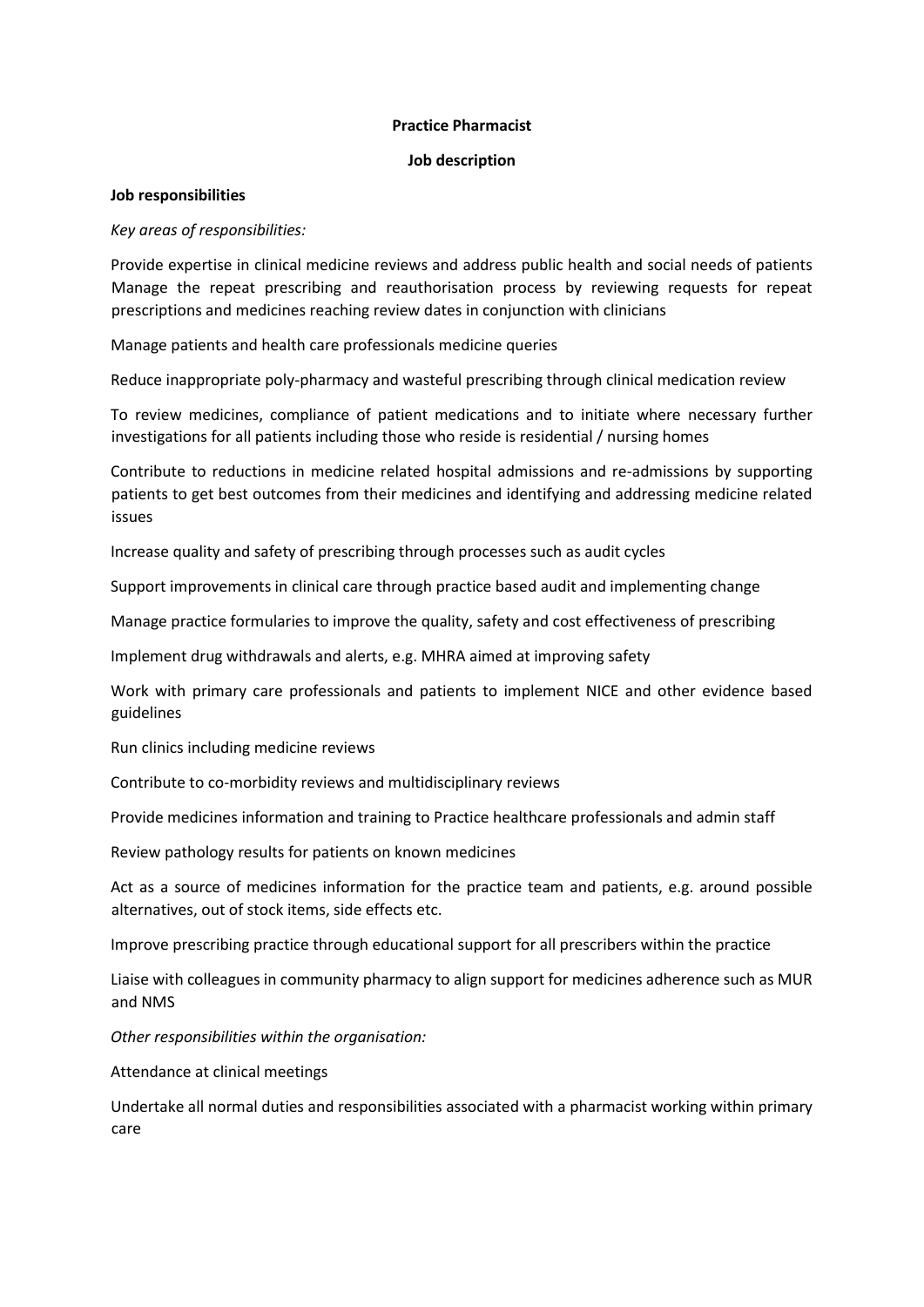Awareness of and compliance with all relevant practice policies / guidelines, e.g. prescribing, confidentiality, health and safety

Contributing to evaluation / audit and clinical standard setting within the organisation

Contributing to the development of computer based records

Using personal security systems within the workplace according to Practice guidelines

Identify risks involved in work activities and undertake such activities in a way that manages those risks

Use appropriate infection control procedures, maintaining work areas in a tidy and safe way and free from hazards

Reporting potential risks identified

Other duties as requested by the Partners, Doctors or Practice Manager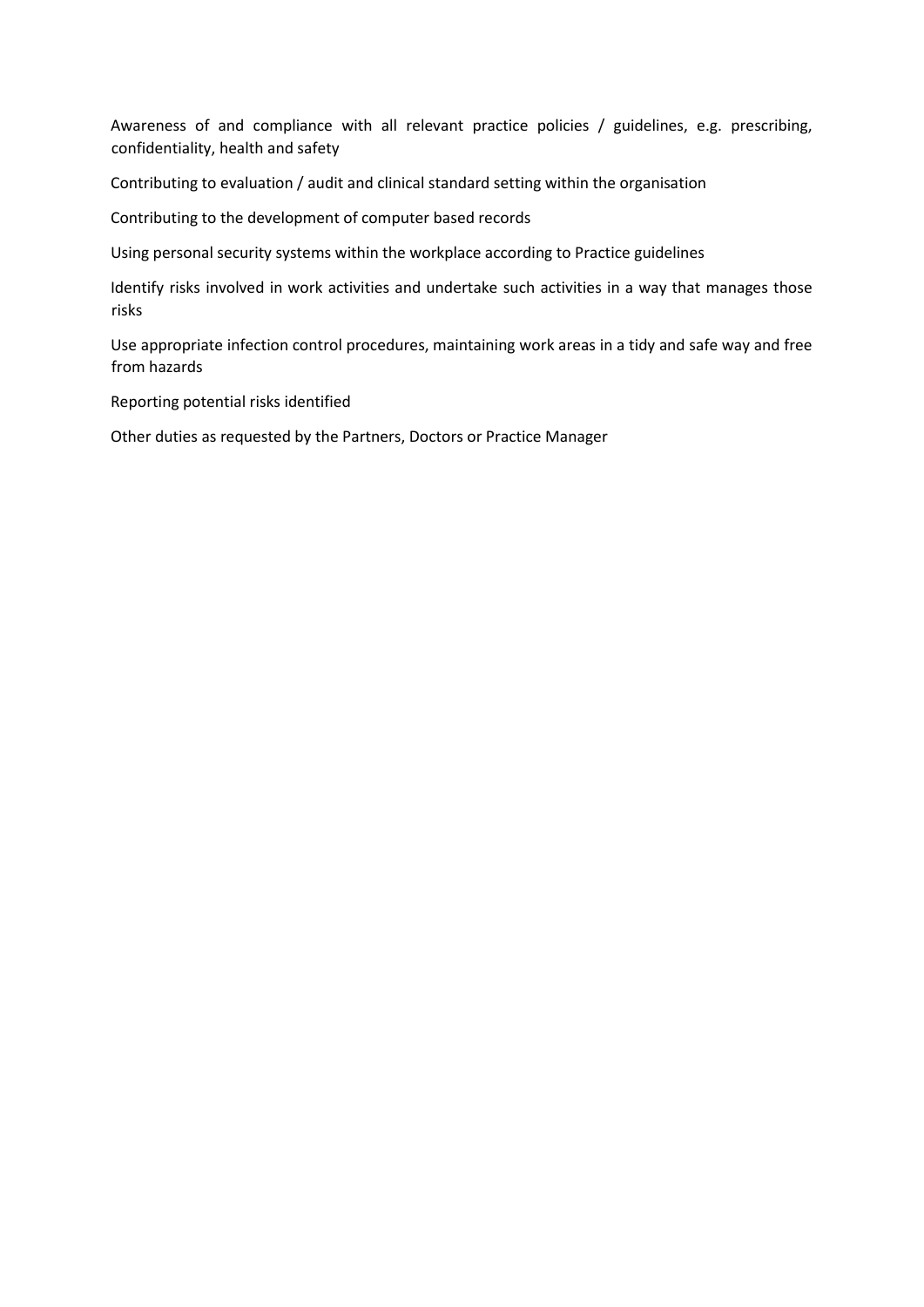#### **Person Specification**

## **Other**

#### Essential

- Self-motivated and adaptable
- Polite and courteous
- Operates within own competence
- Flexible and trustworthy
- Willingness to participate in Practice meetings and development issues
- Knowledge of the NHS & evidence of commitment to continuing professional development
- Commit to a DBS check
- Evidence of COVID vaccination status

#### Desirable

- Full driving licence

#### **Qualifications**

Essential

- Professional Registration
- Undergraduate Degree in Pharmacy
- Independent prescriber qualification
- Registration as a Pharmacist with the General Pharmaceutical Council
- Member of the Royal Pharmaceutical Society (RPS)
- Evidence of CPD
- Clear DBS report

#### Desirable

- Hold or working towards a Masters degree in Pharmacy (MPharm or equivalent)
- Specialist knowledge acquired through postgraduate diploma level or equivalent training / experience

#### **Experience**

#### Essential

- An appreciation of the nature of primary care prescribing, concepts of rational prescribing, and strategies for improving prescribing